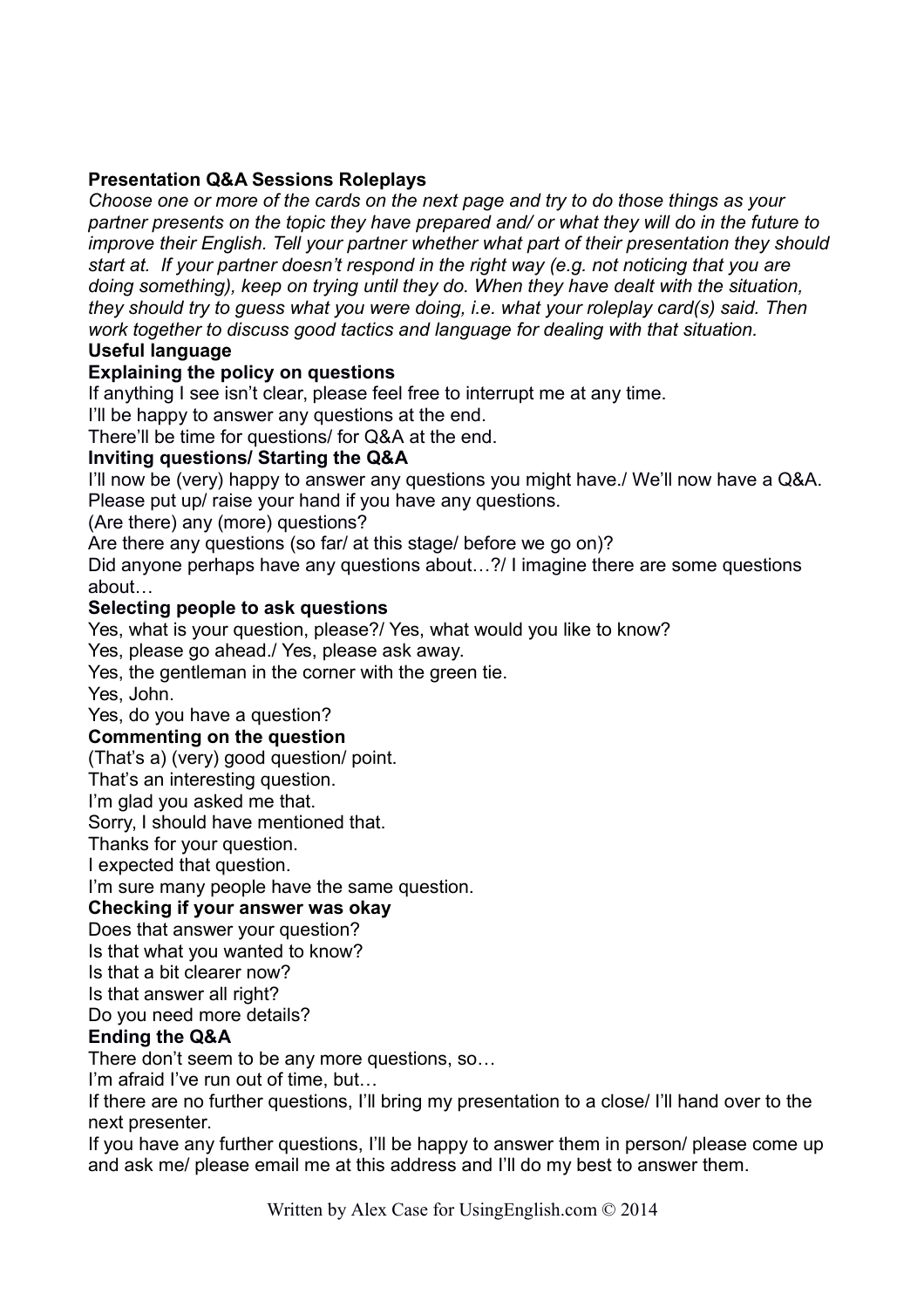Ask no questions in the Q&A stage.

Keep asking more and more questions (without giving anyone else the chance to do so).

Ask a question which has already been answered by what your partner said in their presentation.

Ask a question which has already been answered in the Q&A stage (perhaps using different words to ask the question).

Interrupt and ask about something much earlier in the presentation, e.g. in the introduction.

Interrupt and ask about something which is on an earlier slide.

Ask about something which your partner is (probably or definitely) planning to talk about later.

Ask an off-topic question, e.g. about your partner's studies, hometown, or opinions on a story which is in the news.

Ask a question which probably doesn't interest the other members of the audience, e.g. a personal situation related to the presentation topic or knowledge of the presenter.

Ask a question which the presenter probably doesn't know the answer to, e.g. a statistic.

Ask a question which is not really question but really disagreeing, e.g. "Don't you think that…?" or "Isn't it true that…?", and then keep insisting.

Ask a difficult to understand question, e.g. a double negative like "Is it not true that people don't…?" or too much polite language like "I'd really appreciate it if possible if you could take the time to give me a detail or two about…"

Ask a question that in fact everyone would probably know the answer to, e.g. "What does (a basic word in English) mean?" or "Why do people like (something obvious like ice cream)?"

Interrupt to ask a question when the presenter is right in the middle of saying something, e.g. halfway through describing a chart.

Make a statement rather than asking a question, e.g. "Last week I…"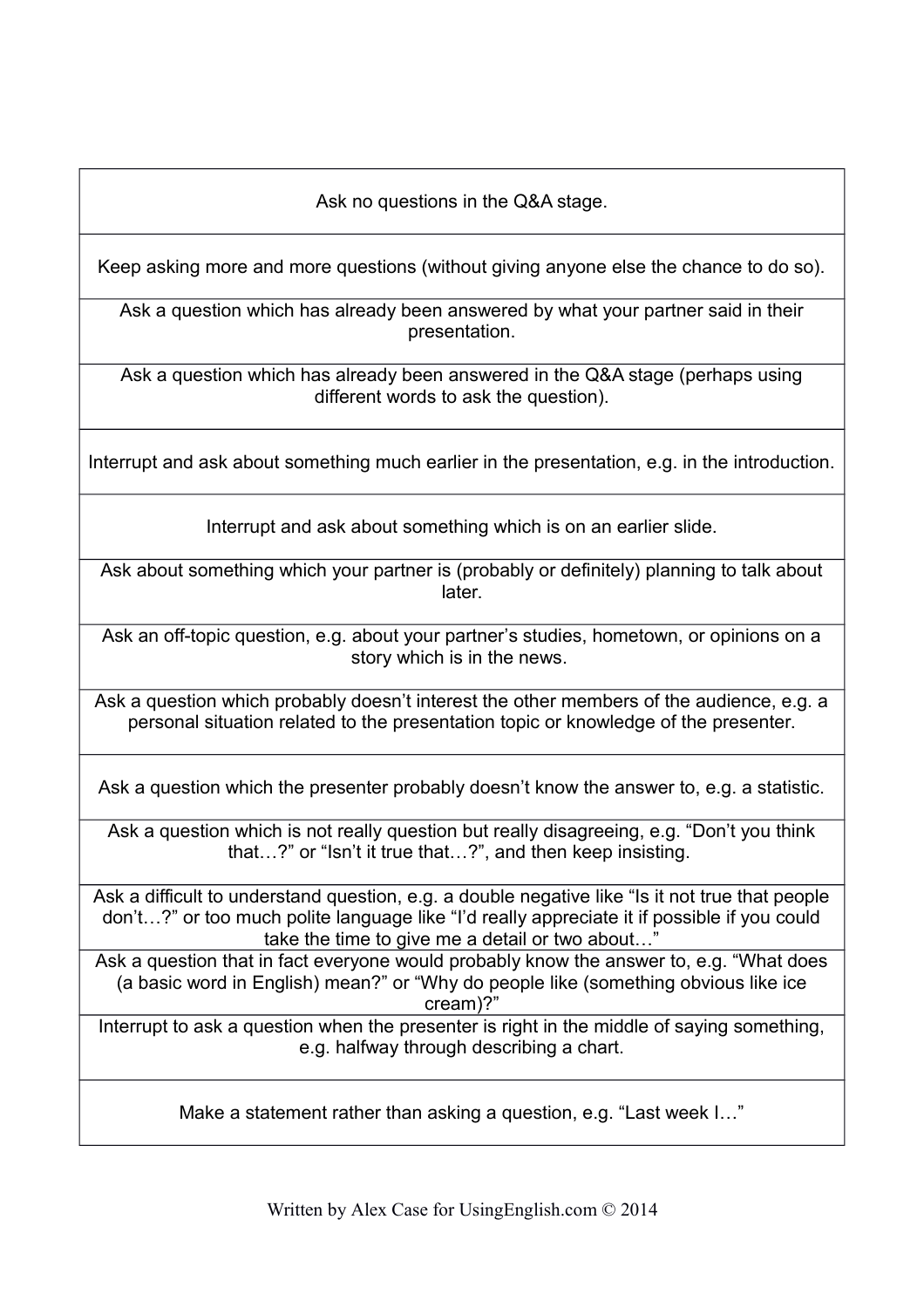Show from your body language (facial expression etc.) that you have doubts, but don't interrupt.

Keep nearly raising your hand to ask a question, then change your mind and put it down again.

Ask a question which would have a really complex answer, e.g. "Why do humans…?" or "What is the history behind…?"

Interrupt and ask several questions in a row.

Ask a question which is (probably) too personal to answer.

Ask a question and wrongly restate the answer when you get it (to show your lack of understanding).

Ask a question which points out a (possible) contradiction in what has been said.

*Brainstorm phrases to deal with all of the situations above.*

*What general tips and generally useful language can you select from those phrases?*